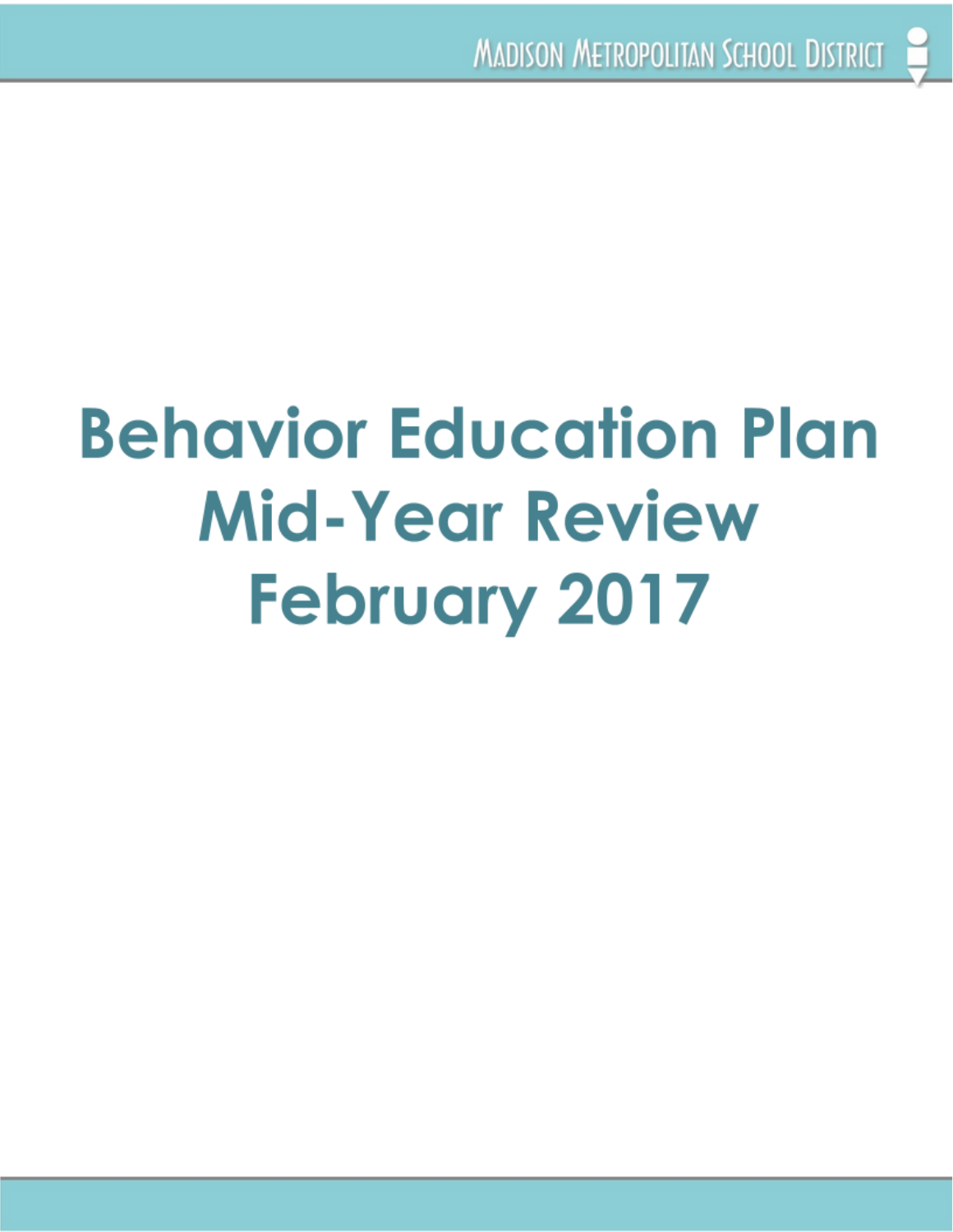#### **Implementation Outcomes Status Update**

 corresponding status update: At the May 2016 Board of Education meeting, Behavior Education outcomes and discrete action steps were shared as a part of the year-end review. Those outcomes and actions steps are listed below along with a

| <b>Implementation Area</b>                                                                                                                                                                                                                                                                                                                         | <b>Status</b>                                                                                                                                                                                                                                                                                                                                                                                                                                                                                                                                                                                                                                                                                                                                                                                                                                                                                                                                                                                                                                                                                                          |
|----------------------------------------------------------------------------------------------------------------------------------------------------------------------------------------------------------------------------------------------------------------------------------------------------------------------------------------------------|------------------------------------------------------------------------------------------------------------------------------------------------------------------------------------------------------------------------------------------------------------------------------------------------------------------------------------------------------------------------------------------------------------------------------------------------------------------------------------------------------------------------------------------------------------------------------------------------------------------------------------------------------------------------------------------------------------------------------------------------------------------------------------------------------------------------------------------------------------------------------------------------------------------------------------------------------------------------------------------------------------------------------------------------------------------------------------------------------------------------|
|                                                                                                                                                                                                                                                                                                                                                    | On track                                                                                                                                                                                                                                                                                                                                                                                                                                                                                                                                                                                                                                                                                                                                                                                                                                                                                                                                                                                                                                                                                                               |
| <b>Communication and</b><br><b>Adherence to Policy</b><br>Monitor and support policy<br>adherence to implement a<br>progressive and restorative<br>approach to behavior.                                                                                                                                                                           | Finalized the Behavior Education Plan STAT system<br>$\bullet$<br>Collaborated with Communications department to<br>$\bullet$<br>develop a comprehensive plan for positive communication<br>and consistent messaging regarding the Behavior<br><b>Education Plan</b><br>Provided intensive professional development and on-site<br>$\bullet$<br>coaching for restorative approach to seven cohort schools<br>Trained five student services "trainer of trainers" to expand<br>$\bullet$<br>the efficacy of the restorative approach<br>Provided principal professional development in the use of<br>$\bullet$<br>the restorative approach<br>Formalized on-site coaching for restorative school cohort<br>$\bullet$<br>and standardized professional learning<br>District level team completed trainer of trainer series in<br>$\bullet$<br>restorative practices; schedule for November 28-30<br>Relaunched the "Know the No" campaign including an<br>$\bullet$<br>engaging "surrender for safety" video<br>Engaged community stakeholders in dialogue about the<br>$\bullet$<br>use of in-school suspension in MMSD |
| <b>Communication and Adherence to Policy - Quarter 3 Priorities</b>                                                                                                                                                                                                                                                                                |                                                                                                                                                                                                                                                                                                                                                                                                                                                                                                                                                                                                                                                                                                                                                                                                                                                                                                                                                                                                                                                                                                                        |
| Calibrate and monitor decision making related to progressing response levels and the use of<br>$\bullet$<br>in-school and out-of-school suspension, including number of days of suspension<br>Engage schools in Behavior Education Plan consultations<br>Regis development of procedures and programming for in sobool supposion, canogially these |                                                                                                                                                                                                                                                                                                                                                                                                                                                                                                                                                                                                                                                                                                                                                                                                                                                                                                                                                                                                                                                                                                                        |

- changes with implication for policy Begin development of procedures and programming for in-school suspension, especially those
- Develop restorative practices Trainer of Trainers model
- Utilize a variety of communication mechanisms to highlight promising practices
- Compile feedback and develop Behavior Education Plan policy revision recommendations

## **Infrastructure to Support On track**

learning to Student Services Teams<br>to 1) develop a school level

- at multiple tiers of behavior systems **Tiers 2 / 3 a b** Developed a system for providing wrap-around supports, Provide support and professional from central office to schools, for those with intensive needs
- to 1) develop a school-level **•** Hired a clinician for Leopold's Behavioral Health in Schools;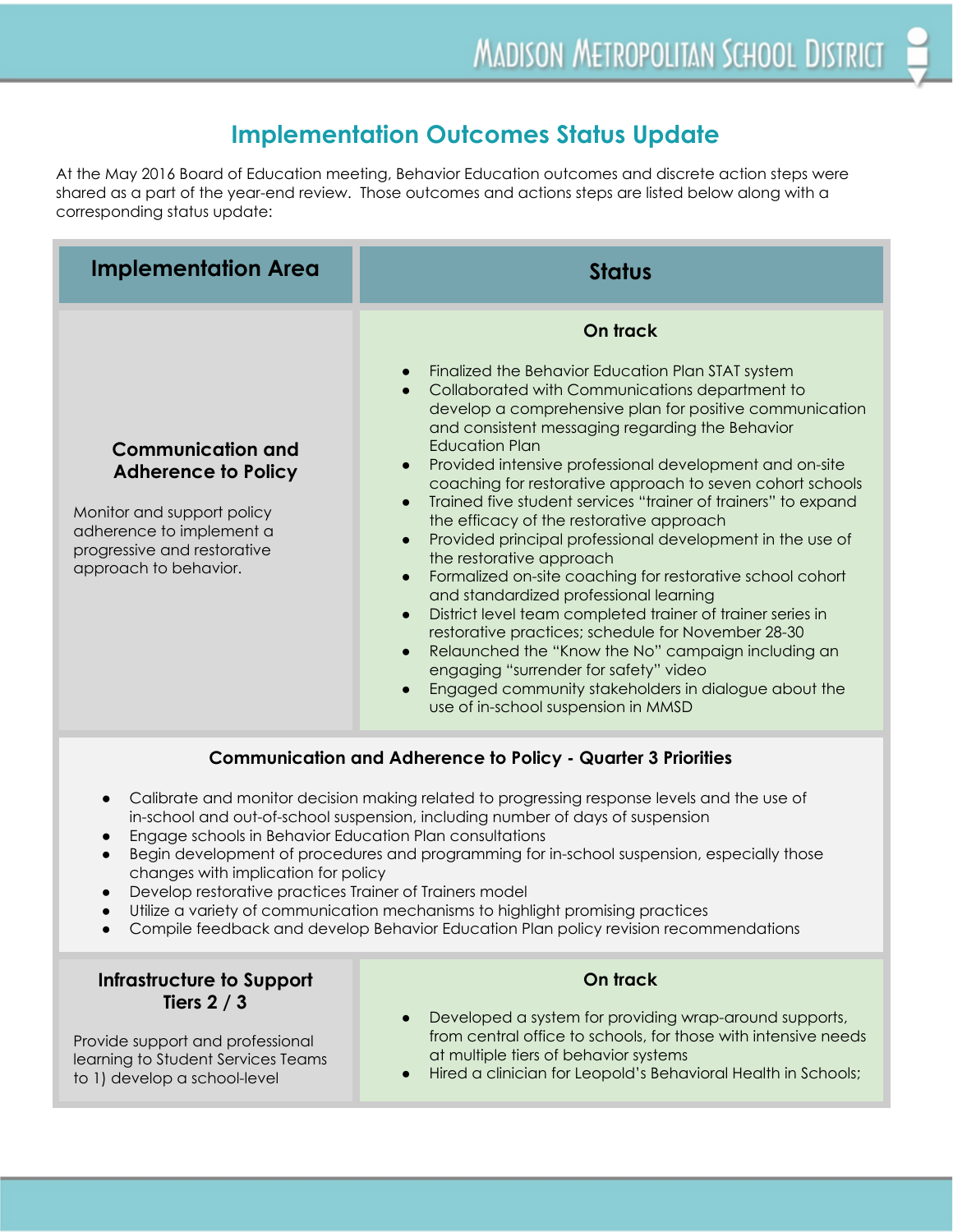additional support for students with

infrastructure to implement tier 2 5 schools now implementing the program

- **Effectiveness evaluation** and 3 interventions, and 2) access **• Developed rubrics for student services Educator**
- learning supports for all students intensive behavioral and mental **•** Cross-functional team engaged in professional learning health needs. **A** integrate comprehensive aimed to better coordinate and integrate comprehensive
	- Provided professional development and supported the use of Oasys
	- FERPA Developed a comprehensive data system to track mental and behavioral health data in compliance with HIPAA and

#### **Infrastructure to Support Tiers 2 / 3 - Quarter 3 Priorities**

- academic and behavior supports Engage cross-functional team in the development of a project plan for integration of student
- services staff ● Develop communication and professional development plan for Educator Effectiveness for student
- of students services in all schools ● Support schools through the allocation process working collaboratively to further re-calibrate the role
- meaningful and efficacious manner possible ● Begin conversations with Dane County TimeBank to discuss how to use Youth Court in the most
- to ensure all staff have the skills and resources necessary to best serve our students ● Develop student services core competencies and a corresponding professional development plan

#### **Assessment and Intervention at Tiers 2/3**

Support schools in implementing appropriate assessment and intervention.

#### **On track**

- staff Provided high-quality professional learning and coaching for the use of Violence Risk Assessments for student services
- Orchard Ridge, and Falk Initial implementation of Bounceback intervention at Allis,
- and those currently being trained in SBIRT Provided ongoing consultation to schools already trained in Screening, Brief Intervention, Referral to Treatment (SBIRT)
- Implemented monthly professional development to Student Services staff within topic and discipline-specific strands

#### **Assessment and Intervention at Tiers 2 /3 - Quarter 3 Priorities**

- emotional brief assessments, Motivational Interviewing, Collaborative Problem-Solving, etc. ● Develop core competencies and a corresponding plan for professional learning to ensure understanding among Student Services personnel regarding best practices for using social
- for student services staff ● Develop a comprehensive professional development plan to accompany the core competencies
- Behavior Intervention for Trauma in Schools (CBITS)Implement CBITS and the depression screener with fidelity; enhance community partnerships necessary to model elementary and high school universal screening groups, similar to Cognitive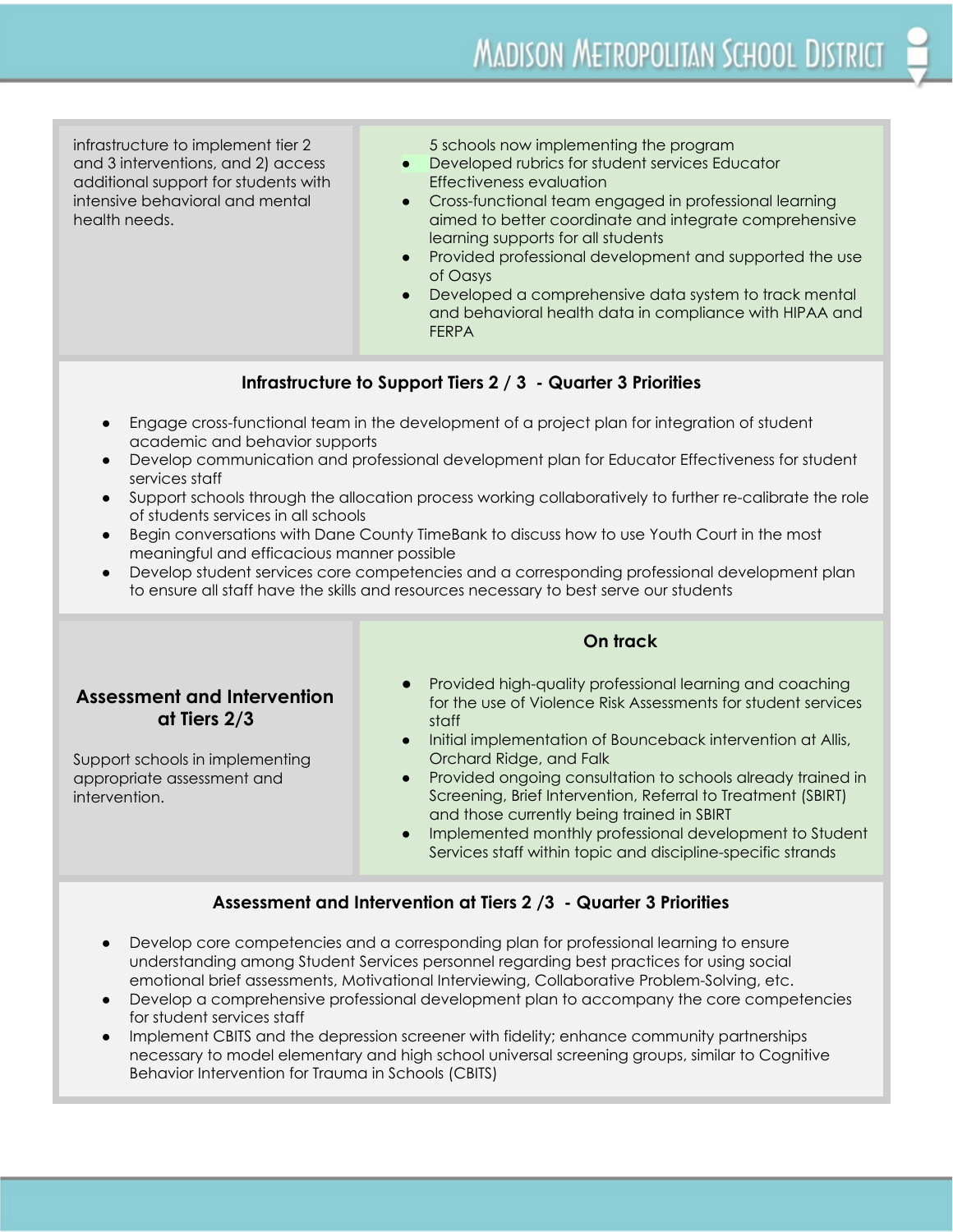- Plan for expansion of SBIRT
- Engage in mid-year reflection on professional development for student services

#### **Integration of Social Emotional Learning**

Integrate social emotional learning into the work across departments at Central Office to support schools in effective delivery of social emotional instruction.

#### **On track**

- Designs training Engaged the intensive support team in Developmental
- Began integration of universal strategies poised to support schools in developing practices
- Collaborated across departments at Central Office to develop cohesive vision for universal (school-wide and classroom) systems and practices that integrates academics and behavior
- Engaged and supported middle school learning labs
- supports and interventions Arranged bullying focus groups and a plan to address the policy compliance needs in addition to preventative

#### **Integration of Social Emotional Learning - Quarter 3 Priorities**

- Engage and support the second round of intensive literacy labs
- Continue working to integrate ACP / SEL specifically at 6th, 11th, and 12th grades
- Explore expansion of Welcoming Schools
- intervention● Develop a project plan for comprehensive, integrated learning supports for students in need of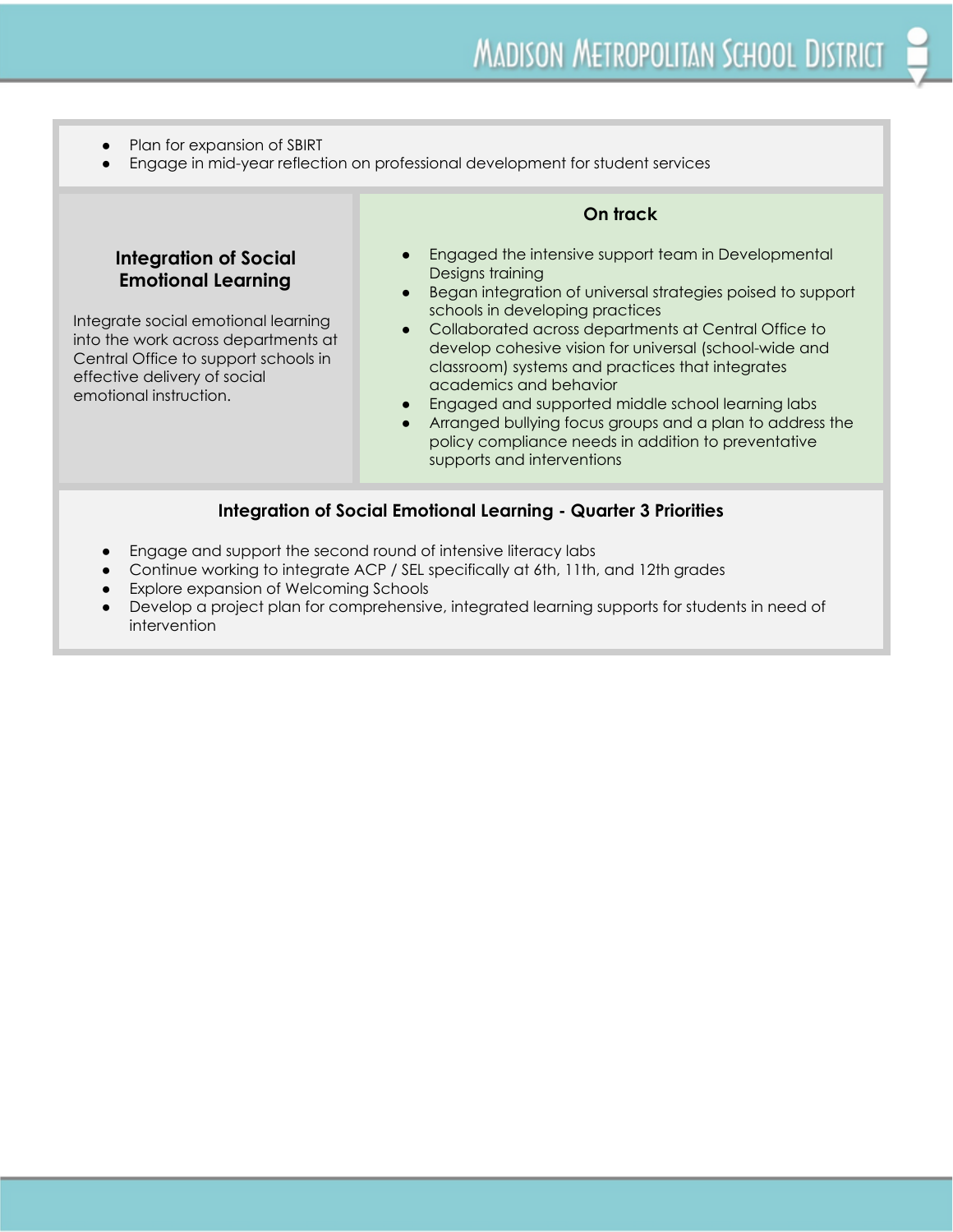### **Key Findings**

- Behavior events have decreased by 6% as compared to 2015-2016 with a proportional  $\bullet$ decrease for our African American and male students; 18% decrease for students with disabilities
- Aggregate use of out-of-school suspension has remained nearly identical as compared to 2015-2016: 18% decrease for students with disabilities
- Disproportionality, in behavior events and the use of out-of-school suspension, for African  $\bullet$ American students persists
- Disproportionality, in behavior events and the use of out-of school-suspension, has improved for students with disabilities

#### **Data Review**

 of Conduct - final year). Data-based decision making continues to be essential in informing implementation of the Behavior Education Plan. Data is used to assess the functioning of systems and practices and to support school teams in identifying patterns of behavior that inform instruction and intervention. This report outlines and compares quantitative suspension and behavior event data (prior to winter break) from 2016-2017 (Behavior Education Plan - year 3), 2015-2016 (Behavior Education Plan - year 2), 2014-2015 (Behavior Education Plan - year 1) and 2013-2014 (Code

#### **Behavior Events**



#### *Total Behavior Events for All Students*

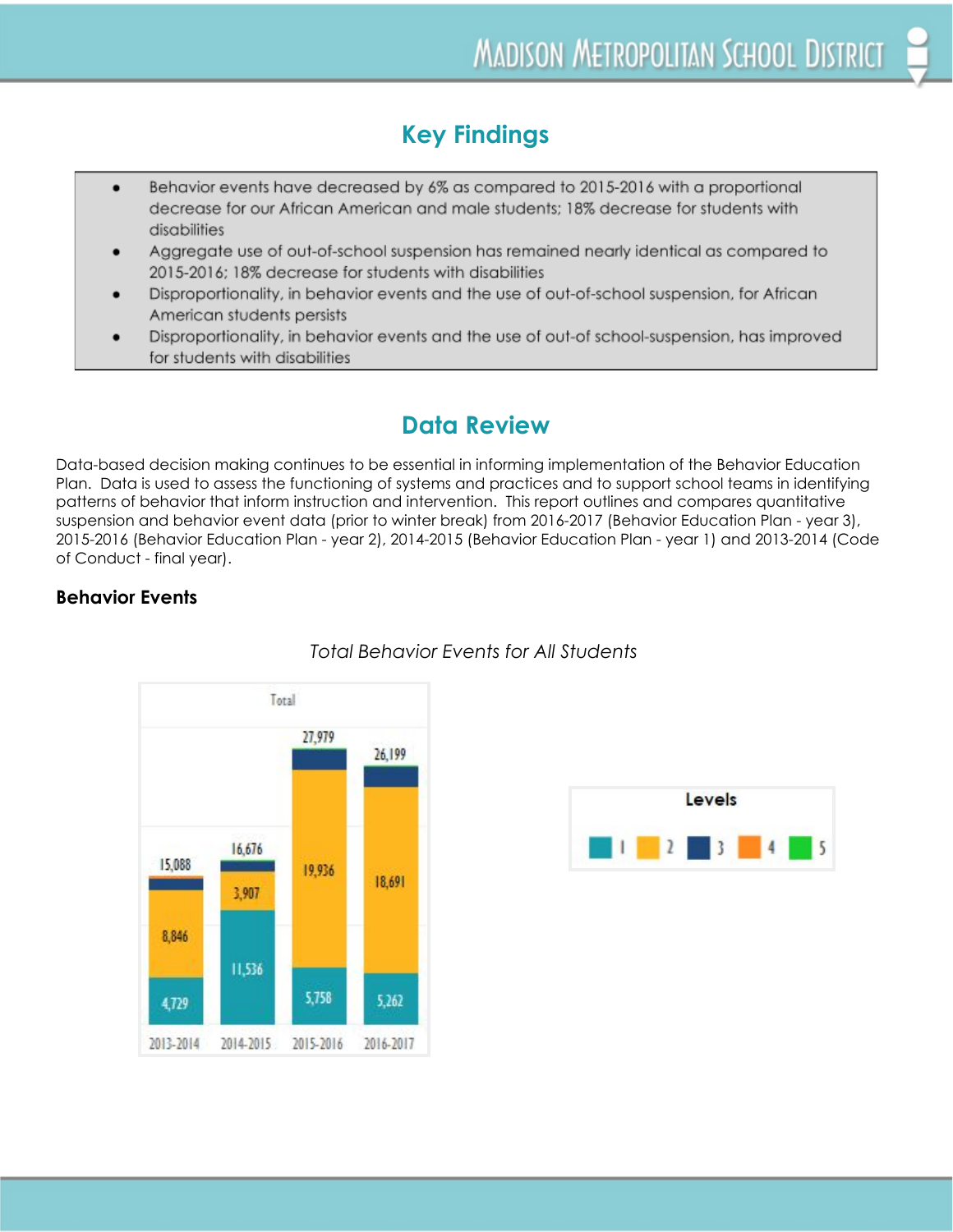

#### *Total Behavior Events by Race / Ethnicity*



 the increased understanding of policy and clearer documentation parameters. In May 2015 after one year of Behavior Education Plan implementation, changes were made to the documentation parameters (behavior is a level 1 if the teacher handles in class; level 2 if the teacher calls for support), which makes it difficult to make a direct year-to-year comparisons. In comparing behavior event data, there was a noticeable increase from 2014-2015 to 2015-2016, which was to be expected due, in large part to,

 areas (with the exception of Native Hawaiian / Pacific Island) also saw a decrease in behavior events.Documentation parameters have not, however, changed from last year to this year and thus the 2015-2016 and 2016-2017 mid-year data are more easily compared. Overall, there is a 6% decrease in the number of behavior events with a proportional decrease for our African American students. All other race / ethnicity demographic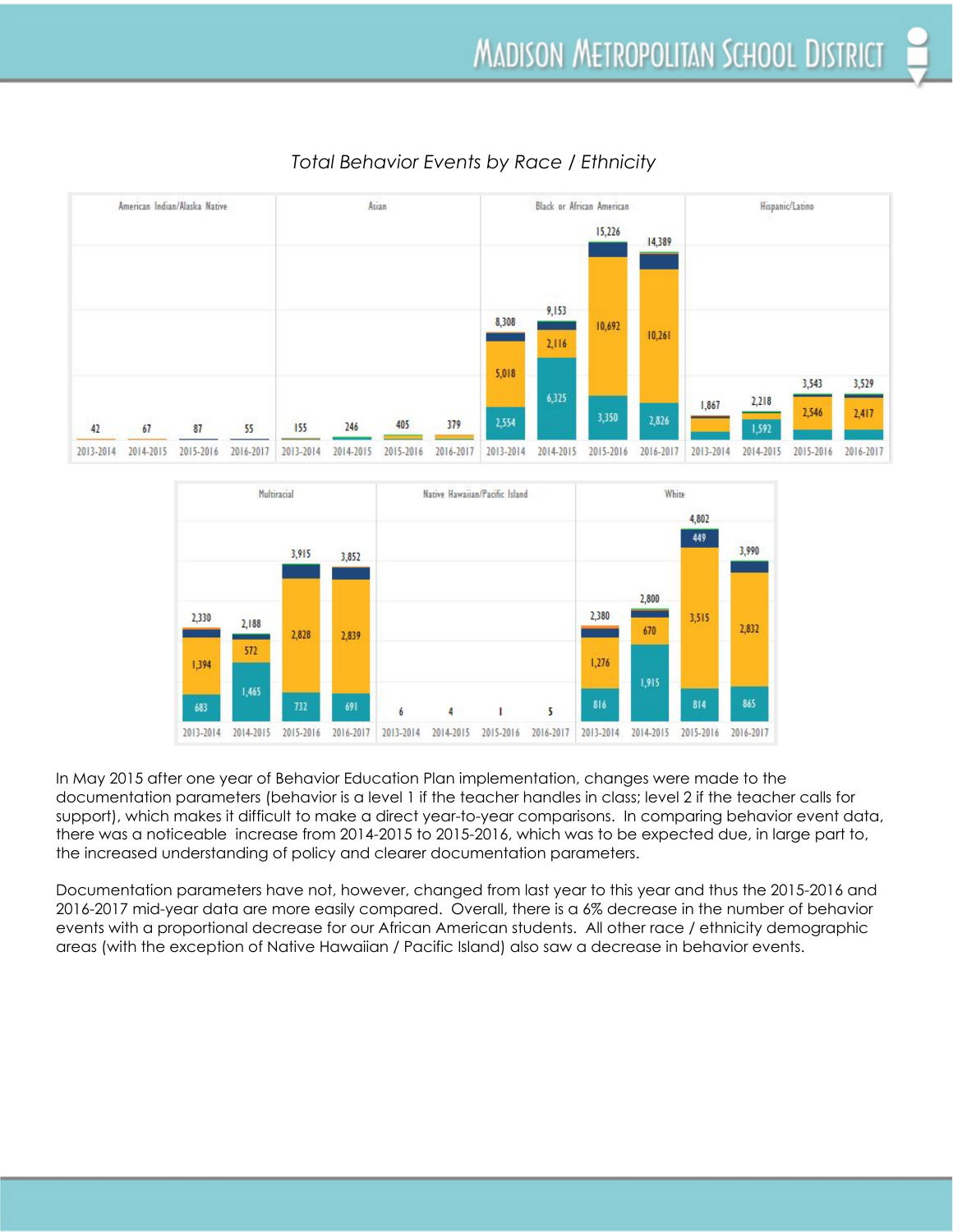#### *Total Behavior Events by Other Demographic Areas*













#### **Disproportionality in Behavior Events**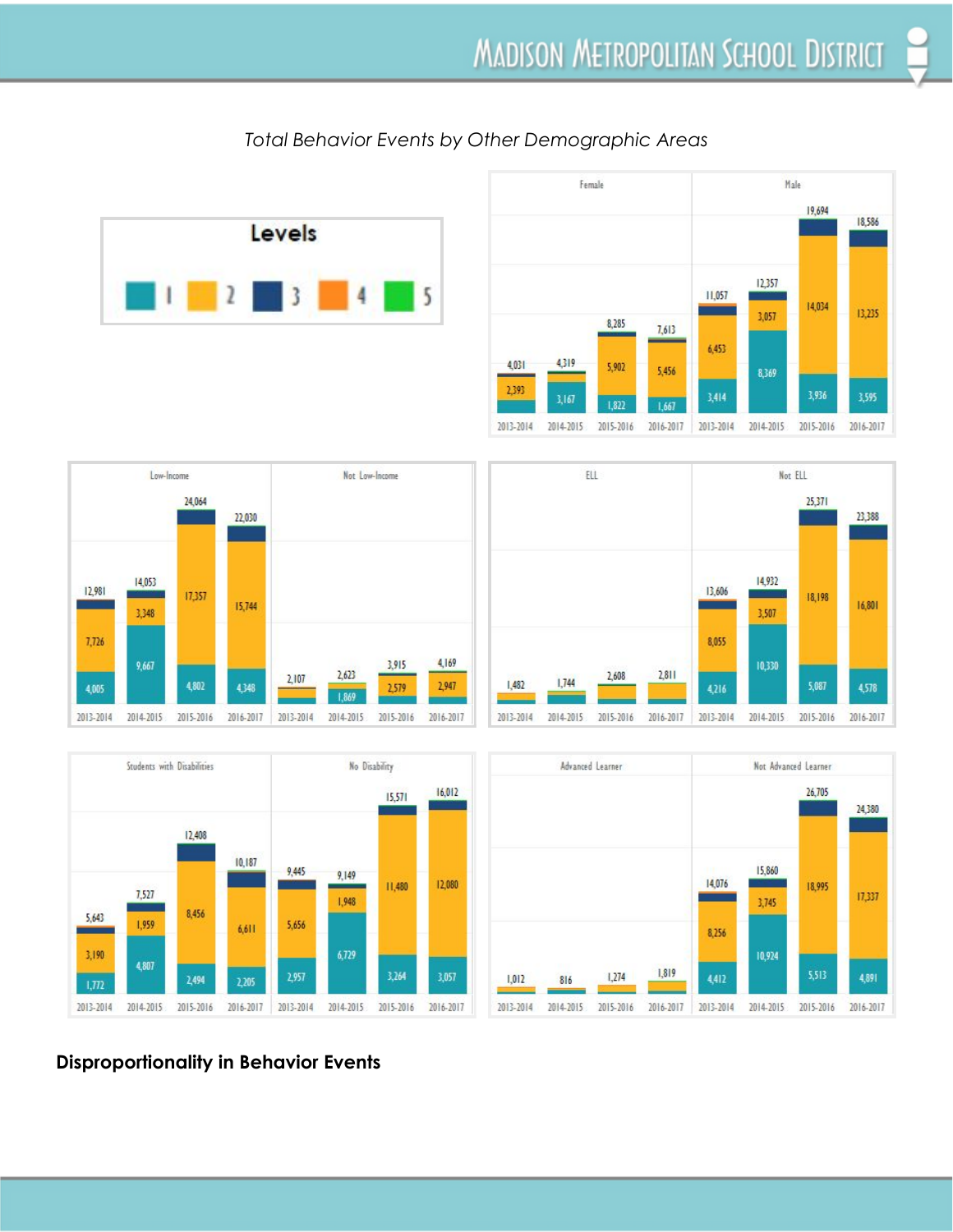and policy implementation. The Behavior Education Plan was written with the expressed goal of decreasing the use of exclusionary discipline under the former Code of Conduct in favor of an equitable, restorative discipline policy. Further, the Plan limits discretion in decision making, related to discipline, as a first step in beginning to impact disproportionality. While we have a policy poised to impact disproportionality, ongoing work is critical in shifting beliefs, values, practices,

 in ensuring an equitable approach to discipline.Professional development, through the National Equity Project, as well as Behavior Education Plan principal professional development, and school-based consultation are key strategies for impacting disproportionality. Additionally, our work with Umoja, an organization whose model prioritizes, "ongoing discussions regarding racial equity and implicit bias" is also critical in decreasing disproportionality. With a current focus on enhancing the efficacy of our in-school-suspension programs, Umoja is a critical partner in decreasing exclusionary practices and increasing high-quality programming and interventions. This work, in addition to the racial equity conversations embedded within Behavior Education Plan professional development and job-embedded coaching, are critical



#### *Disproportionality in Behavior Events by Race / Ethnicity*

#### *Disproportionality in Behavior Events by Other Demographic Areas*

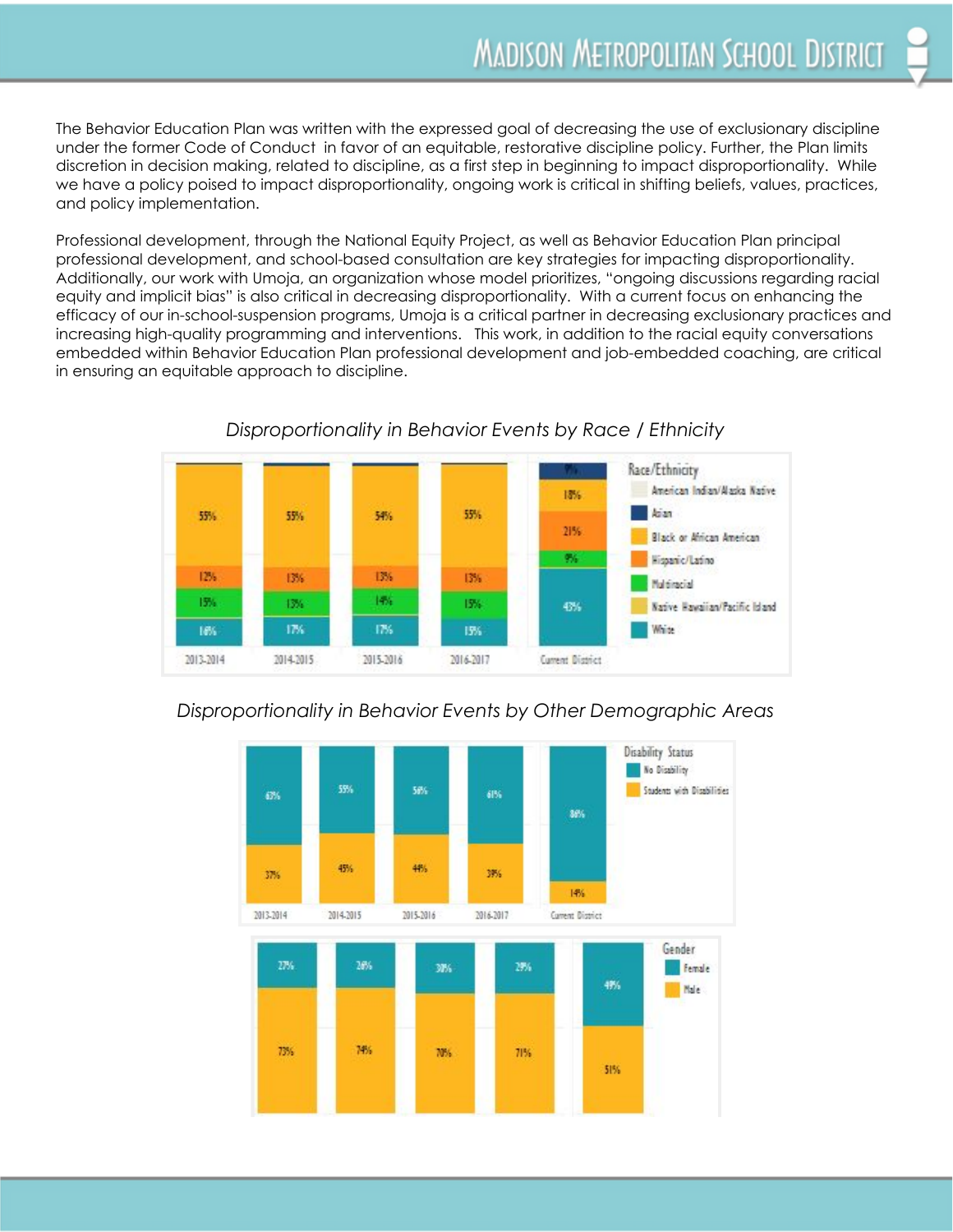







While we have made strides in decreasing the use of exclusionary practices for all kids, disproportionality, particularly for our African American students, students with disabilities, and male students persist. Similar to trends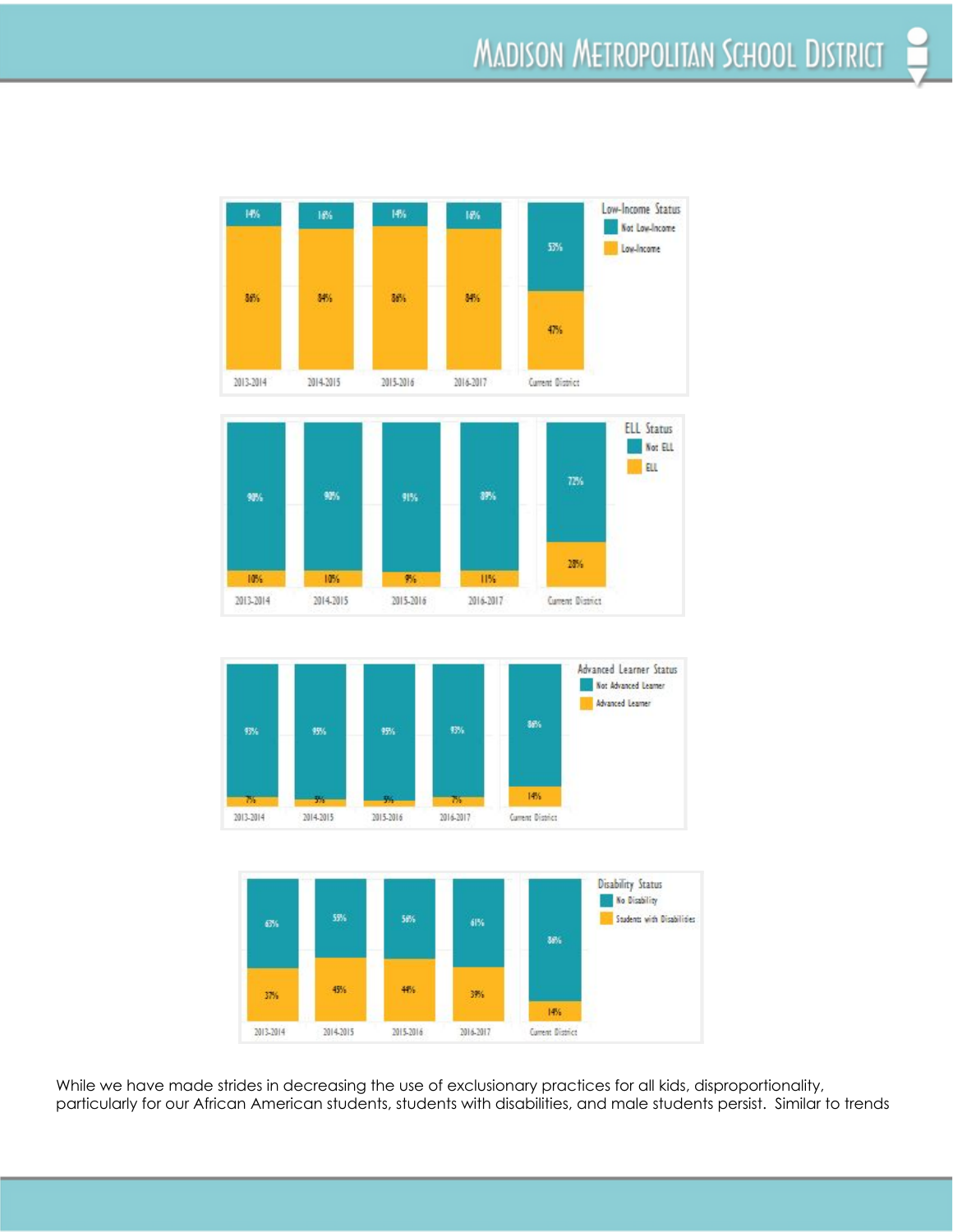decrease in disproportionality for students with disabilities. in year's past, African American students are still disproportionately represented in behavior events. Making up 18% of our student population, African American students account for 55% of behavior events. Promising is the 5%

#### **Out-of-School Suspension Events**

Out-of-school suspension rates overall have decreased from 2013-2014, under the Code of Conduct, to 2016-2017 by 41%, in the third year of Behavior Education Plan implementation.



#### *Total Out of School Suspensions*

 that result in an out-of-school suspension. Comparison data from 2015-2016 to 2016-2017 showed a very slight decrease in the use of out-of-school suspensions 4K-12 by 3 events (-.4%). Data, by grade level, is also nearly identical when comparing last year to this year. While it's promising to see we are maintaining lower levels of out-of-school suspension, a deeper dive is necessary to understand the relative status quo and to subsequently support schools in further reducing behaviors

#### **Disproportionality in Out-of-School Suspension Events**

 suspensions when comparing 2015-2016 to 2016-2017 our students with disabilities (5%).Decreasing the overall use of exclusionary discipline is one goal of the Behavior Education Plan. The second is impacting disproportionality, particularly for African American students, male students, and students with disabilities. While progress toward reducing disproportionality, in out-of-school suspensions for African American students, is not yet demonstrated, there has been a decrease in the disproportionate use of out of school



#### *Disproportionality of Out-of-School Suspension by Race / Ethnicity*